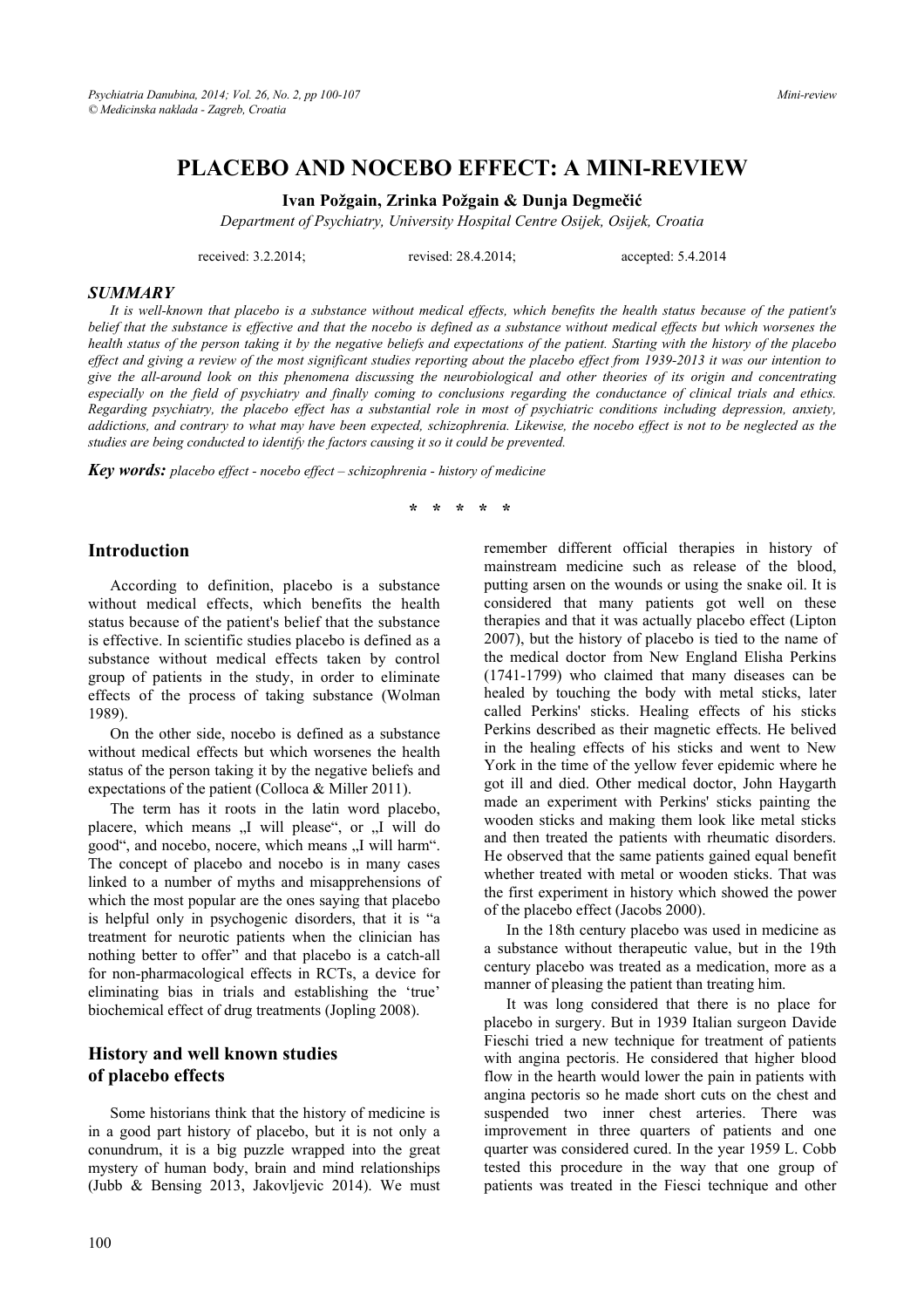group of patients was just cut with short cuts on the chest imitating real procedure. There was no difference in the final result in these two groups (Cobb et al. 1959).

Similar study was conducted by B. Moseley who wanted to assess which part of the operation that he conducted on arthtritic knees was the most helpful for the patients. He divided patients in three groups. In the first group he peeled off the damaged cartilage, in the second group he washed the knee and in that way removed the possible causes of the inflammation and in the third group he made a "false operation". All patients had the same postoperative treatment. Results showed that there was no difference in the therapeutic success of the groups. Although the first surgical study was done in 1959 and Moseley's in 2002 and published in the New England Journal of Medicine (Moseley et al. 2002), from today's point of view there were lots of ethical resents in both of these studies.

The example of an unethical study is the study conducted by the American Public Health Association in 1932 when they recruited 399 young Afro Americans to test what happens if sifilis is not treated. Study was conducted continuosly and without change in the construct of the study until 1972 although there was an effective treatment with penicilin from 1940's. American president Bill Clinton apologized to the participants of the study as well as their families in 1997.

Importance of ethical issues was also shown in the Suede study conducted in the late 1990's with the aim to explore effectivenes of the pacemaker. In one group of patients pacemaker was implanted and turned on, while in the other group of patients pacemaker was implanted but not turned on. It is interesting that there were improvements in the group with turned off pacemakers but it is also interesting that this study didn't stimulate any ethical dilemmas (Linde et al. 1999).

The importance of the "right diagnosis" and the placebo effect in that context was shown in the study conducted by Thomas in 1987 with 200 participans who had undefined health problems. They were divided in two groups, first group was told by their doctor that he is not certain what is wrong with them, and the other group was told the real diagnosis with the strong positive attitude that they will get well after the treatment. Both groups had the same therapeutic procedures. After 2 weeks 39% of the participants in the first group got well and in the other group the percentage of the participants who got well was 64% (Thomas 1987).

Moerman meta-analysis included 117 studies about the treatment of the ulcus disease and showed the losing of faith in the medication. Results of the study showed that cimetidin was a new drug in the 1975, and it showed positive results in 80% of the patients, and as time passed the results have fallen to 50%. Similar results repeated later with ranitidin. Results of these meta-analysis showed that placebo effects are higher if patients take three instead of two tablets (Moerman 1981).

# **Possible action mechanisms of placebo and nocebo**

Action mechanism of placebo has not yet been explained despite of its long-term presence in medicine. Etiologically there are several possible mechanisms of placebo effect: the expectation model, the reflex/Pavlovian conditioning and the opioid model as the three that are best-known (Moerman 1981). From the group of psychological explanations there are also positive or negative thinking, autosuggestion, self-deception or self-fulfilling prophecy, optimism- and pessimism-related personality traits, interpersonal expectation effects and unique interpersonal dynamics (therapeutic, neutral or anti-therapeutic doctor-patient relationship), pharmacophylic and pharmacophobic personality traits while neurobiological explanations also include salutogenesisor pathogenesis-related mind-body mechanisms activation, reward-punishment system activation (dopaminemediated pathways are involved in reward, motivation and expectancy of reward), sensitization or habituation mechanisms (placebo analgesia and nocebo hyperalgesia are mediated by cholecystokinin and nitrous oxide), trustworthiness or untrustworthiness activation (the higher the amigdala activity, the more untrustworthiness; oxitocyn increases trust and placebo response by binding to its receptors in amigdala), self-regulation and self-stabilization vs. self-defeating thoughts and mechanisms, personal mastery and hope, learned helplessness and hopelessness, related to serotonergic and noradrenergic mechanisms, self-healing energy or process (vismedicatrix nature – the tendency of nature to heal), immune and hormonal responses are associated with placebo and nocebo reactions, genetic predisposition to placebo or nocebo response (different genetic polimorphisms affect placebo vs. nocebo responding) and unidentified parallel interventions (Jopling 2008, Jubb & Bensing 2013, Bootzin & Bailey 2005, Enck et al. 2013, Murray & Stoessl 2013, Benedetti 2013).

Expectation model explains how thoughts and beliefs can have strong influence on the health state and on the neurochemical reactions in the body and can lead to hormonal and immunological response of the patient, what seems to be the placebo reaction but is actually a true therapeutic response. On the other side, negative beliefs and expectations can lead to worsening of the health state or the nocebo effect (Moerman 1981, Guess et al. 2002, Manchikanti et al. 2011). The main role in this phenomena has our "belief system", an important part of our mental model and of our healing process, including feeling sick, seeking relief, meeting the therapist and receiving the therapy (Jopling 2008, Benedetti 2013).

Reflex conditioning explains the placebo effect as a learned response to medical intervention by the principals of Pavlov's conditioned reflex. Experience of an earlier improvement acts as a conditioned stimulus originated by the previous positive experience with a doctor or medication.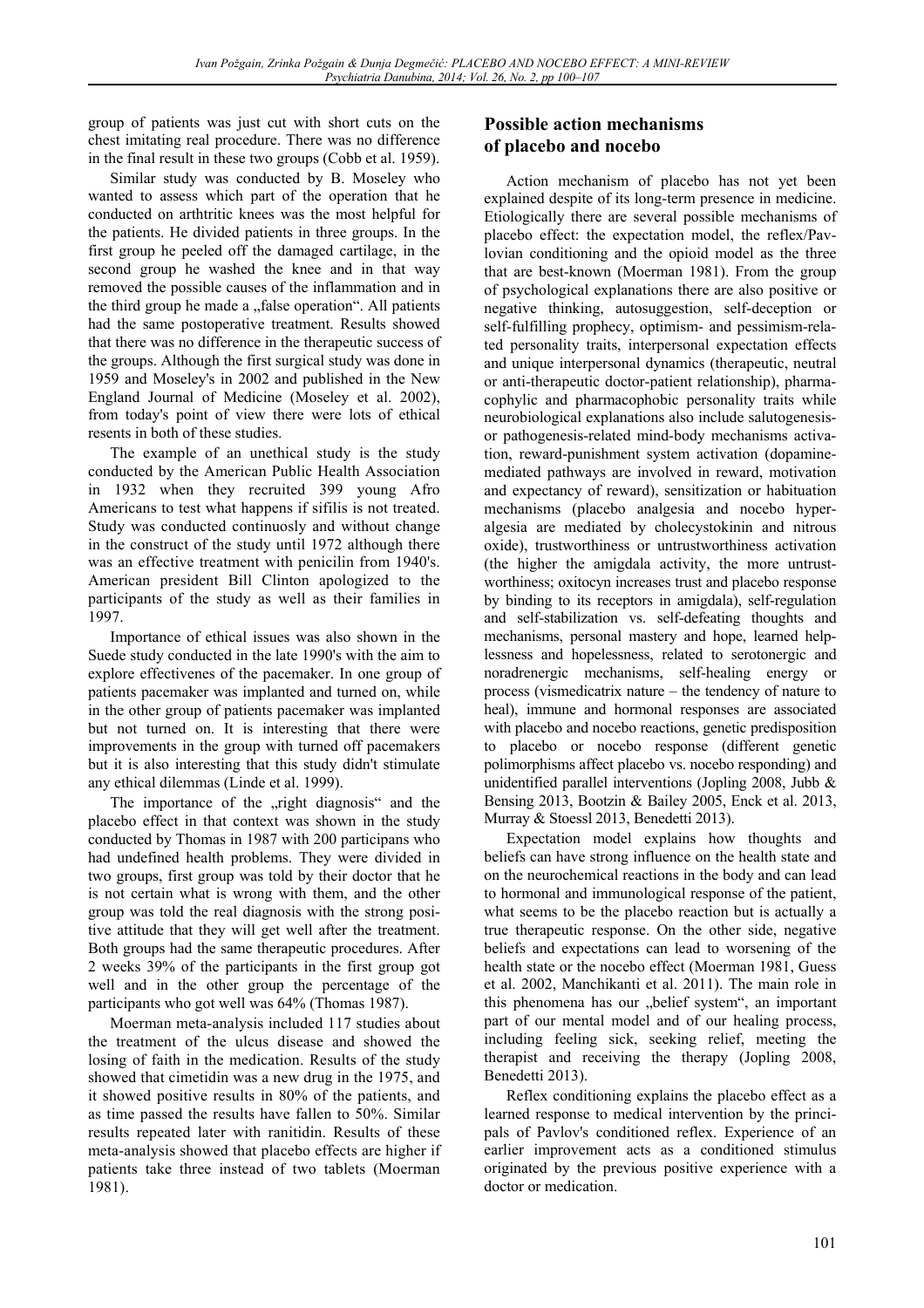Although these two models were at first seen as conforonted, the predominant opinion today is that they coexist and have complementary roles in the occurrence of the placebo response. In the case of placebo analgesia studies suggest that this answer is modulated primarily by the expectation model, but it can include conditioning model which represents the integration of previous experience (Moerman 1981, Guess et al. 2002, Manchikanti et al. 2011). Gender is a proven predictor of the placebo response and also exerts some influence on the nocebo response, in one conducted study on the aggravation of symptoms of nausea, women were more susceptible to conditioning and men to generated expectations (Hauser et al. 2012). There are also evidence that suggest that behavior can be triggered by stimuli presented outside of conscious awareness what was shown in the study where significant placebo and nocebo effects were found in both first group (using clearly visible stimuli) and second group (using nonconscious stimuli), indicating that the mechanisms responsible for placebo and nocebo effects can operate without conscious awareness of the triggering cues (Jensen et al. 2012).

According to the opioid model, the endorphins are released as a response to the placebo stimulus and have an important role in the placebo response. Proofs of this model are the changes in the brain activity in opioidrich brain areas when applicating the placebo, the similar brain answers to placebo and to the active substance and the direct opioid releasing proven with sensitive molecular imaging technics (Finniss & Benedetti 2007, Amanzio & Benedetti 1999).

The opioid model is also tested in the placebo induced analgesia. Neurobiological studies have shown that placebo analgesia, achieved with expectation mechanisms and conditioning can be unmade with application of the opioid antagonist naloxon what proves the participation of the opioid system in psychological mechanisms of expectation and conditioning (Price 1999).

While the placebo effect is probably partially conditioned with the opioid system, nocebo effect is an opposite phenomenon and according to some studies could be modulated by cholecystokinine (CCK). There are evidence that CCK induces nocebo hyperalgesia transforming anxiety into pain. Nocebo effects by the negative expectations model induce and mobilise the hypothalamic-pituitary-adrenal axis (HPA axis) which increases the plasma concentrations of the adrenocorticotropic hormone (ACTH) and cortisol. Nocebo hyperalgesia and higher activity of HPA axis can be antagonised with diazepam what also indicates that anxiety has a big role in these processes. Further studies showed that for the treatment of pain better results are achieved when the patient is completely aware of the administration of the medication compared to applying the pain medication without the patient's awareness. This proves that total effectiveness of the applied medication is achieved combining its

pharmacological effect with the psychosocial context of the treatment (Finniss & Benedetti 2007, Bausell et al. 2005).

Other considered explanations of the placebo and nocebo mechanisms are the spontaneous recovery, fluctuation of symptoms, improvement with other parallel therapies, the mistakes in measurement of subjective effects and finally the wish of the patients to please their therapist by saying they are better while they are not. It is also important to consider the wishes and motivation of the therapist to achieve "improvement" of the health status of the subject and in that way his objectivity in the assessement of his subject's health status (Lipton 2007). The doctor-patient relationship can be therapeutic, anti-therapeutic and neutral and this physician as a placebo or nocebo inductor phenomena is quite controversial and interesting. There are wellknown sayings and metaphors such as "homo homini medicamentum est", "the doctor as the drug" and "the doctor as a walking placebo", but we must not neglect the opposite, toxic effect as well (Jubb & Bensing 2013).

In everyday clinical practice we should be aware that nocebo can be equally strong as placebo. With their attitude and especially verbally doctors can send a message to their patients which lowers their hope for improvement. Patients sometimes demand their doctors to tell them "how long are they going to live" after getting a serious diagnosis. The potential power of the statement "you have six months to live" is well-known. In his book  $n$ , Biology of belief" B. Lipton describes the case of Clifton Meador, a doctor from Nashville who in 1974 had a patient Sam Londe with an esophageal carcinoma, illness then considered fatal. Londe was under treatment, but everyone in the medical community "knew" that the cancer will be back and suggested so to the patient. Big surprise came after Londe died when authopsy discovered very small cancer in his body, certainly not big enough to kill him. There was no trace of esophagus cancer for which everyone thought it was fatal. The question is what was the cause of death of mr.Londe if it was not the cancer? Did he die because he believed he will die? Years afer that his doctor wondered if he has ruined his patient's hope? Lipton says that  $\alpha$ , disturbing cases of nocebo worn us that doctors, parents, teachers, etc. can destroye one's hope by programming the person to believe in it's helplessness" (Lipton 2007).

Modern psychiatry and medicine in general tend to disregard the idea of deliberately maximizing the placebo response linking it with prescientific medicine and with unethical and deceitful practices. There is a lack of conceptual frameworks that integrate placebo healing into standard clinical practice as well as medical education programs that specifically teach this (Jakovljevic 2014, Verhulst et al. 2013). It has been well known from ancient times that drugs without therapeutic rituals are less effective and new concepts from the recent insights into physiology of placebos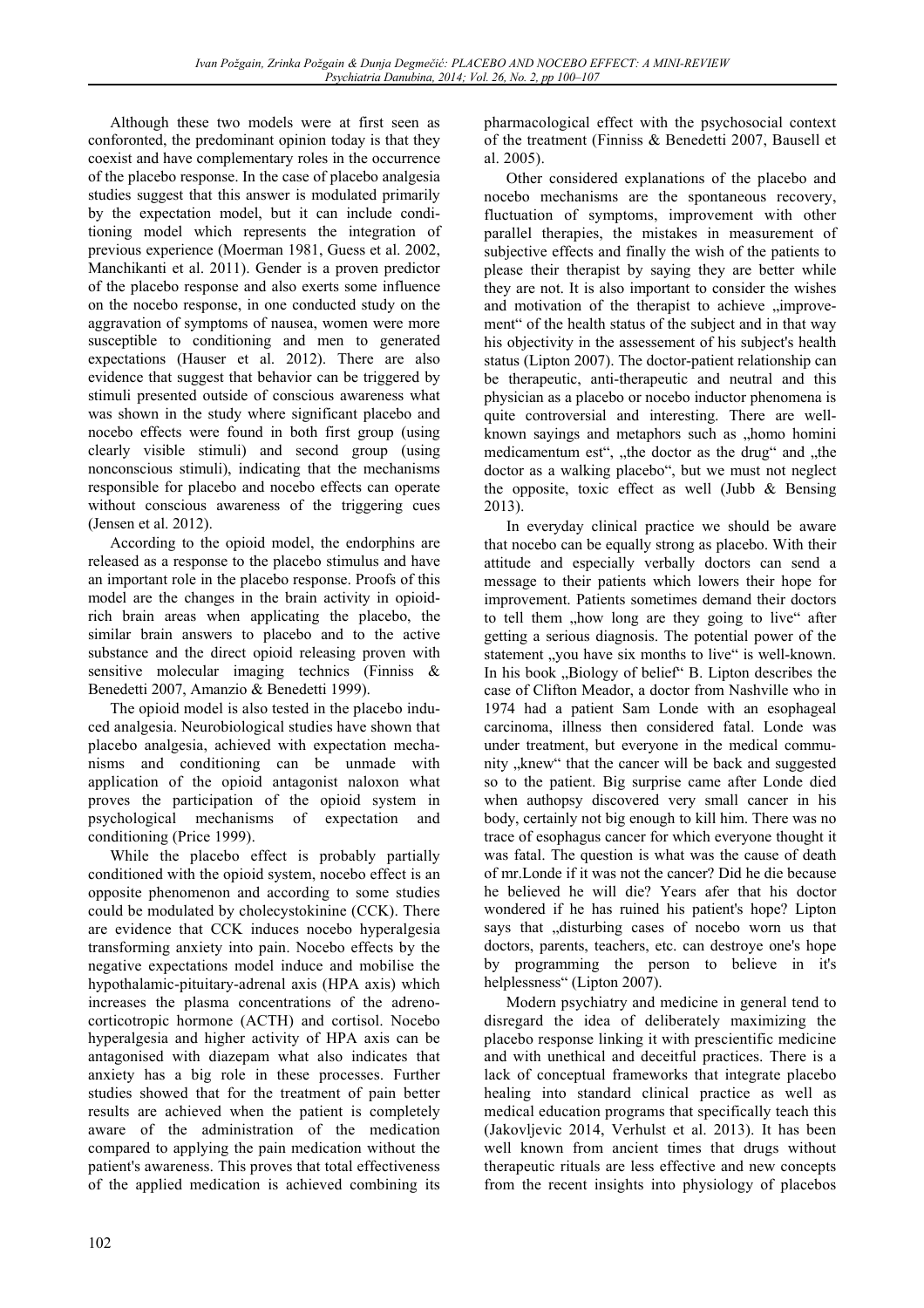and pathophyisiology of nocebos are emerging, like creating placebo responders in the laboratory. However, placebo must not become a justification for bizarre therapies, quackery and malpractice. Conceptual framework of creative psychopharmacotherapy involves personalization and maximization of the placebo response and minimization of the nocebo response in order to increase treatment effectiveness and treatment efficiency (Jakovljevic 2014, 2013a, 2013b, Benedetti 2013).

Treatment outcome depends on a complex interaction of the four groups of factors: 1. pharmacodynamic and pharmacokinetic factors via impact on disease mechanisms; 2. vulnerability factors which enhance the likelihood of disease/illness relapse or recurrence; 3. resilience and protective factors that enhance the likelihood of recovery from the mental disorder; 4. generative or creativity factors which increase reveletary learning, resource acquisition and development accentuating personal growth. Placebo or nocebo responses can be triggered by many various interrelated factors associated with vulnerability, resilience and potentials for personal growth (Jakovljevic 2014, Enck et al. 2013).

Besides, it is well-known that a depressive and anxious person reacts worse to the treatment than a person in a better mood and that psychically labile persons feel the side-effects of the medications more often. Furthermore, traits such as neuroticism, pessimism and type A personalities may predispose individuals to the nocebo effect phenomenon. (Data-Franco & Berk 2013, Liccardi et al. 2004). Information about the difficulties which may occur during the treatment can make a person more prone to develop that difficulties, what was shown in the study about the sideeffects of the aspirine conducted in three American clinics. In the first two clinics the researchers warned the participants about the possible gastrointestinal sideeffects caused by the aspirine, and in the third clinic there was no such warning. Among the participants warned about the possibility of such side-effects, there was three times more of those with side-effects compared to the third group that didn't get such unfavourable information which obviously stressed participants and made the first two groups inducible for such side-effects. Similar study which confirms the egzistence of nocebo is a study from the early 80's in which 34 students participated in the experiment in which they were told that low electricity will be released through their head which will cause them a mild headache. Although they didn't get any electricity at all, 67 of them got a headache (Podnar 2009). Recent meta-analyses show a considerable prevalence, ranging from 18% in the symptomatic treatment of migraine, to more than 74% in multiple sclerosis (Data-Franco & Berk 2013). Genetic predisposition to placebo response has been demonstrated only for depression and social anxiety by now and such a predisposition to nocebo response has so far not been shown (Hauser et al. 2012).

In the placebo or nocebo response mystery equation we should not neglect personal life stories, background, culture, patient's life script and relationships between clinicians and their patients (Jakovljevic 2014, Mommaerts & Devroe 2012, McQueen et al. 2013).

# **Placebo and psychiatric disorders**

Psychiatry is a field where placebo effects have been researched the most, especially in treating depression. In some studies placebo effect was so emphasized that this formed the opinions that it should be used independently in the treatment of depressive patients with mild and moderate depression, Kirsch (2002) consideres that 80% of the depression treatment effectiveness should be encountered to placebo. Author of that study even had to citate the Law of the freedom of informing to bring out the informations about clinical studies of the common antidepressants because the FDA didn't want to publish the results of his studies (Kirsch & Moore 2002, Leuchter et al. 2002, Hrobjartsson & Goetzsche 2004). Some think that the amount and the effect of the commercials for antidepressants is in proportion with the effects of these medications. It is interesting that in years as the efficacy of antidepressants grew so did the reaction to the placebo which is explained with higher expectations and faith in new medications appearing in the market. Nevertheless, studies have shown that the effects of the placebo are manifested earlier in the treatment of the depression, before the effects of the antidepressants and have a tendention for quicker interuption and are poorly maintained through a longer period of time (Quitkin et al. 1991). On the other side, frequent absence of a therapeutic response to the psychopharmacs can be connected to the prejudices towards the psychiatric disorders as something abstract and unmaterial on which the medications can not influence. Neuroimaging studies comparing the effect of antidepressants and placebos by means of PET revealed that both placebo and fluoxetine treatment induced regional metabolic increases in the prefrontal and posterior cingulate, and metabolic decreases in the subgenual and thalamus (Kato 2013). Other studies have reported a significant role of nucleus accumbens following the placebo administration in depression, Parkinson's disease and pain (Fuente Fernandez et al. 2001, Mayberg et al. 2002, Scott et al. 2007). A very interesting conclusion was made about the prefrontal cortex, which we know is related to many functions such as expectation generation, cognitive appraisal, memory retrieval and emotional modulation, when there has been shown that the loss of prefrontal control is associated with a loss of placebo response (Benedetti 2013).

Psychopharmacotherapy is a context dependent practice because different treatment contexts may affect the meaning of biological variables in different ways. Patients are not just neurobiological objects who respond only neurochemically to medications, but also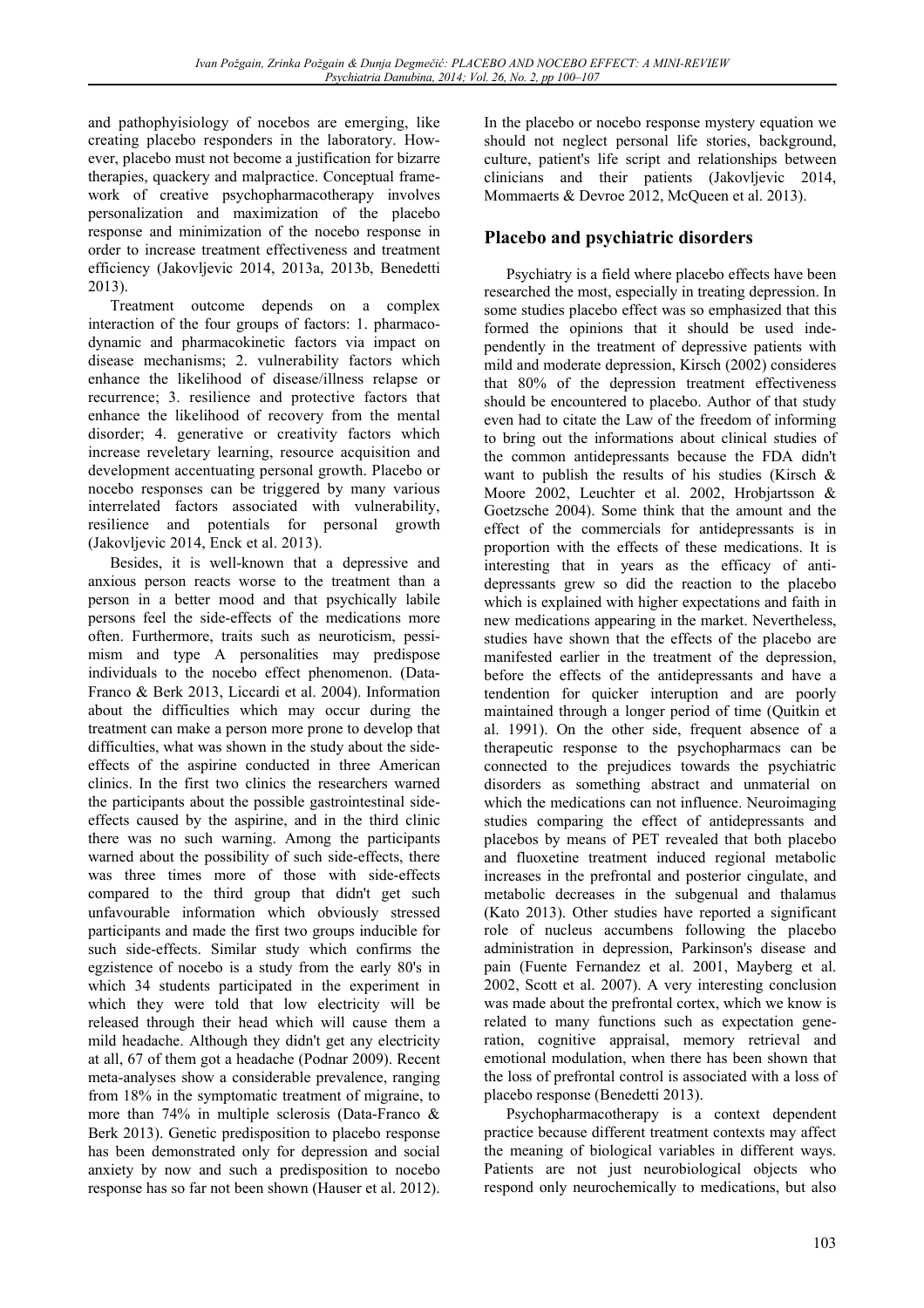subjects who respond to the meaning that prescribed medications have for them and their psychiatrists (Jakovljevic 2014, Mintz 2005).

When it comes to psychiatric disorders like addiction the role of placebo is quite obvious. Various studies have reported that expecting a drug of abuse makes it more pleasurable, resulting from a complex interaction between pharmacological effects, psychological factors and conditioned responses (Volkow et al. 2003, 2006, Duvauchelle et al. 2000). In alcohol abuse, contrary to what should be expected there is no definitive role for placebo and placebo-related effects (Testa et al. 2006) but when it comes to tobacco smoking and nicotine intake there are studies that suggest that the placebo and expectation effects have a crucial role although there has been suprisingly little research performed in this field (Dar et al. 2005, Perkins et al. 2004, Juliano & Brandon 2002).

If there is a mental disorder in which there shouldn't be expectations of a placebo effect, it is schizophrenia. Other psychiatric disorders include cognition, beliefs, expectations, feelings in greater amount – all of them can be improved when the patient believes in the therapeutic procedure. Schizophrenia is different from those disorders, it is characterised with reality distorsion, damaged thought processes, unability to differ outside world from the inner thoughts, and often accompanied with bizarre sensory phenomenon which can appear just from aberrant kindling of schizophrenic neurons. The question is, how can these symptoms which obviously originate from disturbed neurochemistry and neurobiology answer to a placebo? Regardless of causes, it happens. Not only does the placebo effect exist in the teratment of the patients with schizophrenia, but there is also an increase in the placebo effects in the last twenty years (Kinon et al. 2011). In some studies the placebo response in schizophrenia is growing up to 30%. One study was conducted in order to identify potential contributors to placebo response in randomized controlled trials of antipsychotic treatment in schizophrenia and the results were that younger age, shorter duration of illness, greater baseline symptom severity, and shorter trial duration were significantly associated with greater placebo response (Agid et al. 2013).

There are even some opinions that the placebo effect has a role in electroconvulsive therapy (ECT) and that the ECT may work by harnessing placebo effects and thereby is even more controversial because it has serious side effects and provides results marginally better than administrating placebo (Blease 2013).

# **Placebo and nocebo in the investigations**

In investigations of the new medications the aim is to show that the experimental medication is more effective than the placebo. During the last few years, in addition to the high placebo response, there are attempts of identifying the factors that are increasing the placebo

response. The increased placebo response over the years is partly explained by unidentified parallel interventions, patient factors, issues with trial designs, and regional variability or demographic differences (Pilla Reddy et al. 2013). There are reports that exploration and better understanding of placebo-related personality would facilitate the use of placebo in clinical practice and improve the methodology of clinical trials (Jaksic et al. 2013). Special strategies are developed to predict the placebo responders before entering the study in order to eliminate more expressive placebo effects and covering possible differences between the experimental medication and the placebo. For this purpose the careful application of diagnostic rating scales is recommended to prevent the inclusion of the false positive diagnosed patients in the studies. It is interesting that there are studies that introduced the "efficacy paradox" which means that placebo treatments can have larger effects than "evidence-based treatments" (McQueen et al. 2013). This phenomenon has become a problem in for example clinical trials for discovering new antidepressant medications, placebo response in these trials is substantial and has been increasing. High placebo response rates hamper efforts to detect signals of efficacy for new medications, contributing to trial failures and delaying the delivery of new treatments to market. It is associated with more study sites, poor rater blinding, multiple active treatment arms, lower probability of receiving inactive control, single baseline rating, shorter duration of symptoms in current episode, more study visits and optimistic and enthusiastic clinicians (Rutherford & Roose 2013). The solution is to minimize the placebo response in clinical trials and maximize it in clinical practice (Rutherford & Roose 2013, Waber et al. 2008). The desired goal should be just the opposite to those proclaimed in clinical trials (Enck et al. 2013). This is why the placebo effect is the source of disagreement between three discrete perspectives: the clinical trial researcher, the placebo researcher and the clinician (Huculak 2013). Also there are opinions that placebo is an ambiguous, redundant term and that the so-called placebo effect conceals far more interesting effects that are attributed to the patient's expectation and that this term should be abandoned focusing instead on a deeper understanding of the expectation variable, including its causes, effects, and effect modifiers (Shahar & Shahar 2013).

Nocebo on the other hand may affect the trials in a different way, two recent systemic meta-analyses searched for nocebo in trials for prevention of migraine and tension-type headache and revealed that 1 out of 20 patients treated with placebo withdraw treatment due to adverse effects, as that were the adverse effects expected from the active medication it confirmed that pretrial suggestions induce the adverse events in placebo-treated patients and the conclusion was that nocebo reduces the study population by 10% and limits the treatment outcomes in randomized controlled trials for primary headache (Mitsikostas 2012, Weissenfeld et al. 2010).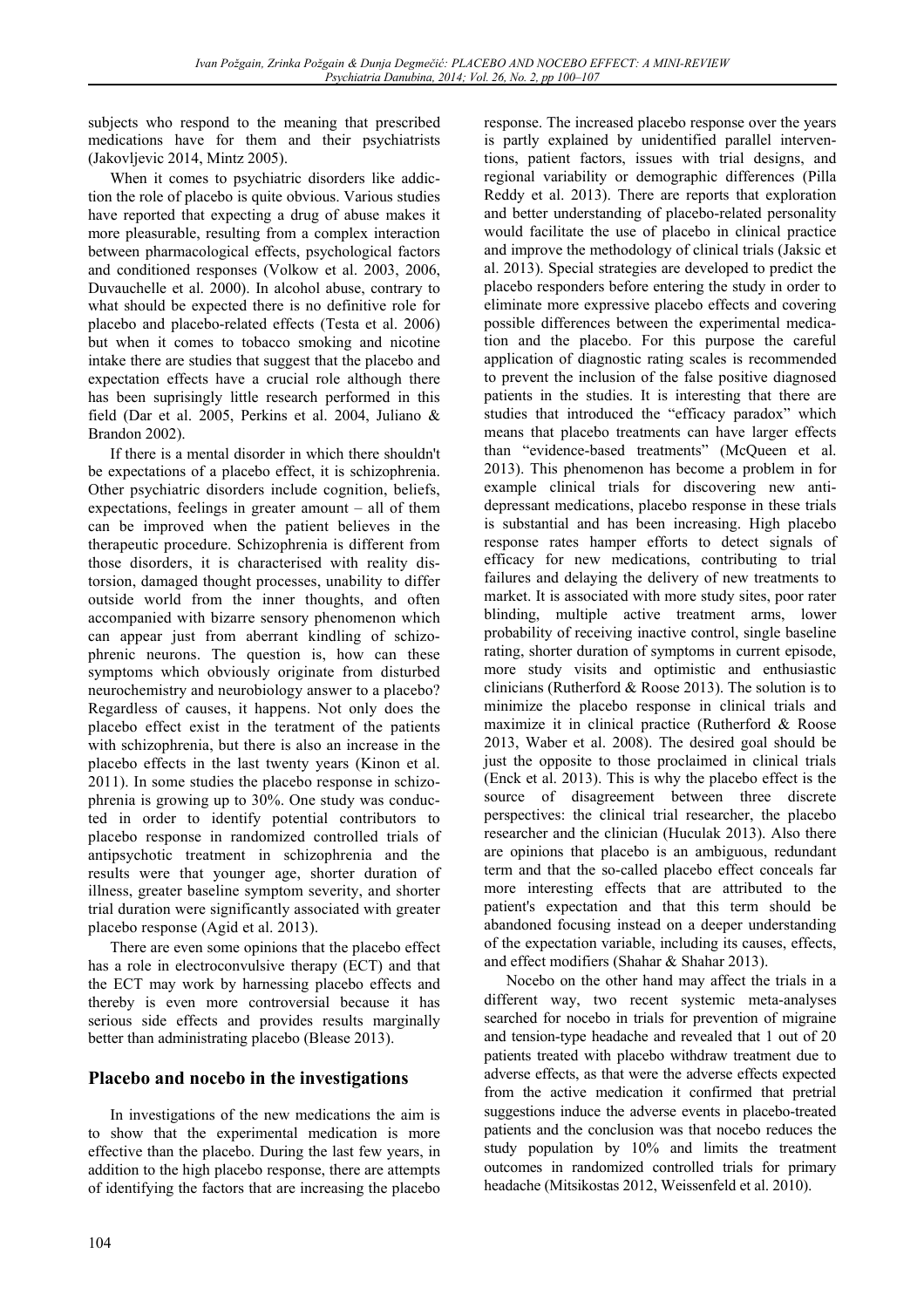Placebo controlled studies are demanded at least in initial phases of determining efficacy and safety of the new medication and its superiority compared to placebo, placebo controlled double blind studies represent the golden standard in clinical investigations. Lately, these kind of studies were criticised more because of ethical than methodological issues. The proposition is that studies are conducted with two active substances so that the control group receives the actual therapy as well. On the other side, sometimes there is more danger in conducting a study with a bad experimental medication than with a placebo. If the experiment with two active substanes is conducted, there are no ethical dilemmas if there is an honest wish to determine which drug is more efficacious. Critics think that it is unethical to give placebo when there exists approved medication, even in a case of a clean informed consent because of the threatening of the principles of well being – patient is asked to sacrifice for the well being of others. In the Declaration of Helsinki it is written that in every study all patients should be ensured with the best diagnostic and therapeutic method. New directions are pointing out the usage of placebo in studies – if there is an efficacious treatment for any state, the usage of the placebo group of medication is unethical. It is considered that the future of placebo in studies is uncertain – placebo will be allowed in little number of studies, most of the researches will be conducted with active medications. It will be especially taken into account that placebo is not used in more severe medical conditions for which there is an efficacious treatment. For now, these points of view are also divided – one think that in the future it is important to use placebo in studies of medication with vital importance, while the other think that with development of medical science the creation of the studies with placebo will be less important. From the ethical point of view, problems can occur not just in studies but also in placebo-using therapy. In both cases the well being and the autonomy of the patient can be damaged. Basic duty of every clinican is still to act in order with the best interests of the patient and to have in mind in every moment that the therapeutic role of a medical doctor is more important than the role of the researcher (Rich 2003, Benedetti 2009, De Roy 2004, Macklin 2009).

### **Conclusions**

Placebo and nocebo are the phenomena recognised through all of the history of medicine, but not earlier than the 19th century, when placebo got the meaning of the medication, more attention was paid to placebo as a therapeutic option.

Examples of the placebo effects can be found in every field of medicine. Mechanism of action of this phenomenon is yet unknown although researches focused on the expectation model, the model of conditioned reflexes and the opioid model which are probably complementary. Lots of researches in this field show that thoughts and beliefs can have important influence on the human neurobiology and create therapeutic process in that way. It is important to continuously develop consciousness, especially through educational processes during the medical education, about the importance of placebo and nocebo phenomenon and then in clinical practise to keep in mind not to send messages that lower the patient's hope.

Psychiatry is the field of medicine where placebo and nocebo effects are mostly expressed and in concordance with that researched the most, especially in the treatment of depression, although placebo effect is impressive even in some studies on patients with schizophrenia.

Today, placebo controlled studies of new medications are a question of ethical dilemmas so in the future the application of new medications compared to placebo may probably be limited only on initial phases of the study.

> *Henry Ford: "Whether you belive that you can or can not do something.... you are right"*

## *Acknowledgements:* None.

*Conflict of interest:* None to declare.

### **References**

- *1. Agid O, Siu CO, Potkin SG, Kapur S, Watsky E, Vanderburg D et al: Meta-regression analysis of placebo response in antipsychotic trials, 1970-2010. Am J Psychiatry 2013; 170:1335-44.*
- *2. Amanzio M, Benedetti F: Neuropharmacological dissection of placebo analgesia: expectation activated opioid systems versus conditioning-activated specific subsystems. J Neurosci 1999; 19:484-94.*
- *3. Bausell RB, Lao L, Bergman S, Lee WL, Berman BM: Is acupuncture analgesia an expectancy effect?Preliminary evidence based on participants' perceived assingments in two placebo-controlled trials. Eval Health Prof 2005; 28:9-26.*
- *4. Benedetti F: Placebo effects: understanding the mechanisms in health and disease. Oxford University Press, New York, 2009.*
- *5. Benedetti F: Placebo and the new physiology of the doctor-patient relationship. Physiol Rev 2013; 93:1207- 1246.*
- *6. Blease CR: Electroconvulsive therapy, the placebo effect and informed consent. J Med Ethics 2013; 39:166-70.*
- *7. Bootzin RR, Bailey ET: Understanding placebo, nocebo, and iatrogenic treatment effects. J Clin Psychol 2005; 61:871-880.*
- *8. Cobb LA, Thomas GI, Dillard DH, Merendino KA, Bruce RA: An evolution of internal mammary artery ligation by duble-blind technique. N Engl J Med 1959; 260:1115-18.*
- *9. Colloca L, Miller FG: The nocebo effect and its relevance for clinical practice. Psychosom Med 2011; 73:598-603.*
- *10. Dar R, Stronguin F, Etter JF: Assigned versus perceived placebo effects in nicotine replacement therapy for*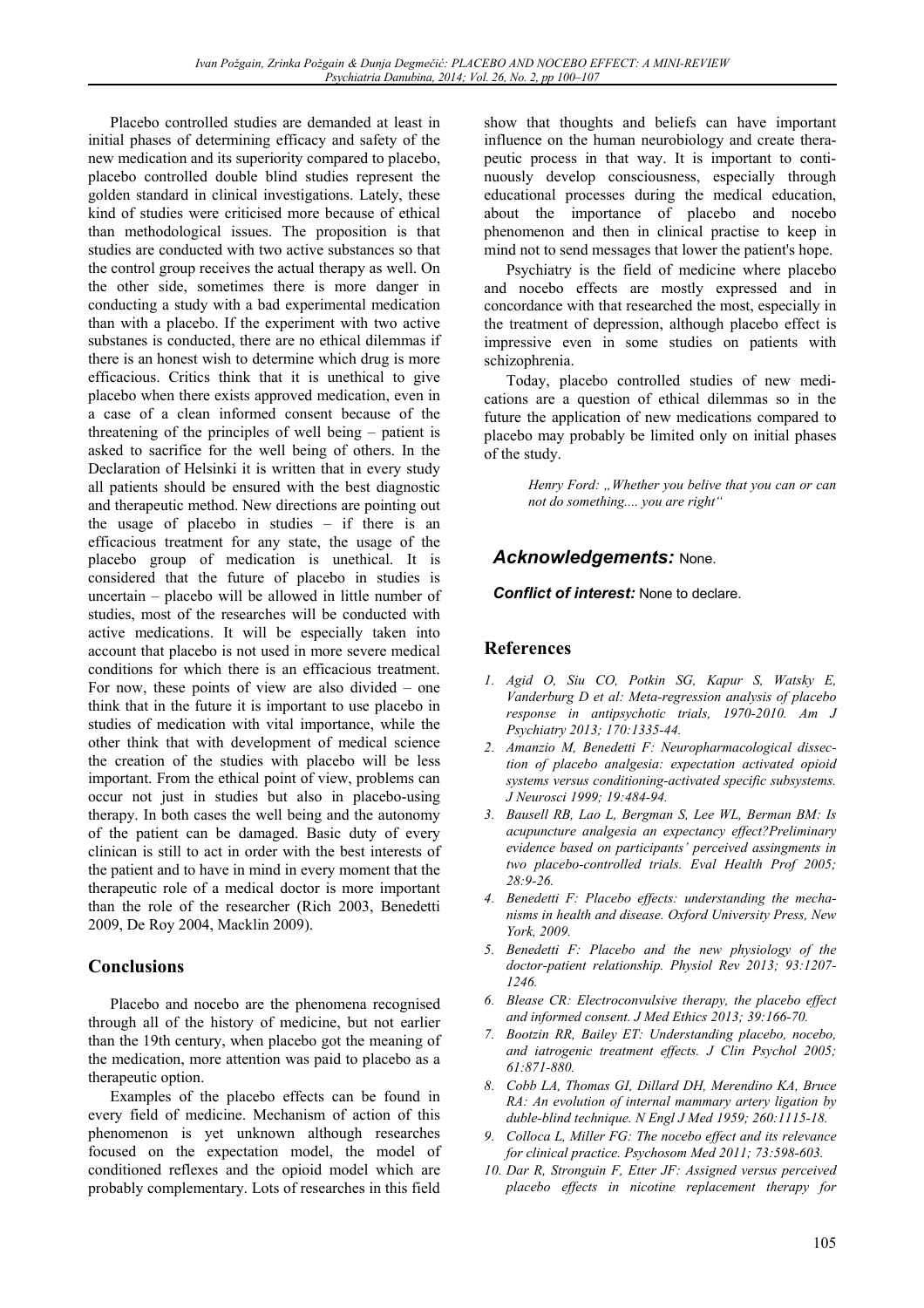*smoking reduction in Swiss smokers. J Consult Clin Psycho 2005; 73:350-53.* 

- *11. Data-Franco J, Berk M: The nocebo effect: a clinicians guide. Aust N Z J Psychiatry 2013; 47: 617-23.*
- *12. De Roy PG: Helsinki and the Declaration of Helsinki. World Med J 2004; 50:9-11.*
- *13. Duvauchelle CL, Ikegami A, Asami S, Robens J, Kressin K, Castaneda E: Effects of cocaine context on NAcc dopamine and behavioral activity after repeated intravenous cocaine administration. Brain Research 2000; 862:49-58.*
- *14. Enck P, Bingel U, Schedlowski M, Rief W: The placebo response in medicine: minimize, maximize or personalize? Nature Reviews/Drug Discovery 2013; 12:191-204.*
- *15. Finniss DG, Benedetti F: Placebo Analgesia, Nocebo Hyperalgesia. Pain Clin Updates 2007; 15:1-4.*
- *16. Fuente Fernandez R, Ruth TJ, Sossi V, Schulzer M, Calne DB, Stoessl AJ: Expectation and dopamine release: mechanism of the placebo effect in Parkinson's disease. Science 2001; 293:1164-66.*
- *17. Guess HA, Kleinman A, Kusek JW, Engel LW: The Science of the Placebo: Toward an Interdisciplinary Research Agenda. BMJ Books, London, 2002.*
- *18. Hauser W, Hansen E, Enck P: Nocebo phenomena in medicine: Their relevance in everyday clinical practice. Dtsch Arztebl Int 2012; 109:459–465.*
- *19. Hrobjartsson A, Goetzsche PC: Is the placebo powerless? Update of a systematic review with 52 new randomized trials comparing placebo with no treatment. J Intern Med 2004; 256:91-100.*
- *20. Huculak S: The placebo effect in psychiatry: problem or solution? J Med Ethics 2013. doi: 10.1136/medethics-2013-101410.*
- *21. Jacobs B: Biblical origins of placebo. J R Soc Med 2000; 93:213-214.*
- *22. Jakovljevic M: How to increase treatment effectiveness and efficiency in psychiatry. Creative psychopharmacotherapy. Part 1. Definition, fundamental principles and higher effectiveness polipharmacy. Psychiatr Danub 2013a; 25:269-273.*
- *23. Jakovljevic M: How to increase treatment effectiveness and efficiency in psychiatry. Creative psychopharmacotherapy. Part 2. Creating favorable treatment context and fostering patients' creativity. Psychiatr Danub 2013b; 25:274-279.*
- *24. Jakovljevic M: The placebo-nocebo response: Controversies and challenges from clinical and research perspective. Eur Neuropsychopharmacol 2014; 24:333- 341.*
- *25. Jakšić N, Aukst-Margetić B, Jakovljević M: Does personality play a relevant role in the placebo effect? Psychiatr Danub 2013; 25:17-23.*
- *26. Jensen KB, Kaptchuk TJ, Kirsch I, Raicek J et al: Nonconscious activation of placebo and nocebo pain responses. Proc Natl Acad Sci U S A 2012; 109:15959– 15964.*
- *27. Jopling DA: Talking Cures and Placebo Effects. Oxford University Press, 2008.*
- *28. Jubb J, Bensing JM: The sweetest pill to swallow: How patient neurobiology can be harnessed to maximize placebo effects. Neuroscience and Biobehavioral Reviews 2013; 37:2709-20.*
- *29. Juliano LM, Brandon TH: Effects on nicotine dose, instructional set and outcome expectancies on the subjective*

*effects of smoking in the presence of a stressor. J Abnorm Psychol 2002; 111:88-97.* 

- *30. Kato S: Review of placebo effect and re-evaluation of psychotherapy focusing on depressive disorders. Seishin Shinkeigaku Zasshi 2013; 115:887-900.*
- *31. Kinon BJ, Potts AJ, Watson SB: Placebo response in clinical trials with schizophrenia patients. Curr Opin Psychiatry 2011; 24:107-113.*
- *32. Kirsch I, Moore TJ et al: The Emperors New Drugs: An Analysis of Antidepresant Medical Data Submitted to the U.S. Food and Drug Administration. Prevention and Treatment, 2002.*
- *33. Leuchter AF, Cook IA et al: Changes of brain function in depressed subjects during treatment with placebo. Am J of Psychiatry 2002; 159:122-129.*
- *34. Liccardi G, Senna G, Russo M et al: Evaluation of the placebo effect during oral challenge in patients with adverse drug reactions. J Investig Allergol Clin Immunol 2004; 14:104-07.*
- *35. Linde C, Gadler F, Kappenberger L, Ryden L: Placebo effect of pacemaker implantation in obstructive hypertrophic cardiomyopathy. Am J Cardiol 1999; 83:903-7.*
- *36. Lipton BH: The Biology of Belief: Unleashing the Power of Consciousness, Matter, & Miracles. Hay House, 2007.*
- *37. Macklin R: The Declaration of Helsinki: another revision. Indian J Med Ethics 2009; 6:2-4.*
- *38. Manchikanti L, Giordano J, Fellows B, Hirsch JA: Placebo and nocebo in interventional pain management: a friend or a foe—or simply foes? Pain Physician 2011; 14:E157-75.*
- *39. Mayberg HS, Silva JA, Brannan SK et al: The functional neuroanatomy of the placebo effect. Am J Psychiatry 2002; 159:728-37.*
- *40. McQueen D, Cohen, St John-Smith, Rampes: Rethinking placebo in psychiatry: how and why placebo occurs. Advances in Psychiatric Treatment 2013; 19:171-180.*
- *41. McQueen D, Cohen S, St John-Smith P, Rampes H: Rethinking placebo in psychiatry: the range of placebo effects. Advances in Psychiatric Treatment 2013; 19:162- 170.*
- *42. Mintz DL: Teaching the prescriber's role: The psychology of psychopharmacology. Academic Psychiatry 2005; 29:187-194.*
- *43. Mitsikostas DD: Nocebo in headaches: implications for clinical practice and trial design. Curr Neurol Neurosci Rep 2012; 12:132-7.*
- *44. Moerman DE: Edible Symbols: the effectiveness of placebos. Ann N Y Acad Sci 1981; 364:256-68.*
- *45. Mommaerts JL, Devroe D: The placebo effect: How the subconscious fits in. Perspectives in Biology and Medicine 2012; 55:43-58.*
- *46. Moseley J B, O'Malley K et al: A Controlled Trial of Arthroscopic Surgery for Osteoarthritis of the Knee. N Engl J Med 2002; 347:81-88.*
- *47. Murray D, Stoessl AJ: Mechanisms and therapeutic implications of the placebo effect in neurological and psychiatric conditions. Pharmacology & Therapeutics 2013; 140:306-318*
- *48. Perkins KA, Jacobs L, Ciccocioppo M, Conklin C, Sayette M, Caggiula A: The influence of instructions and nicotine dose on the subjective and reinforcing effects on smoking. Exp Clin Psychopharmacol 2004; 12:91-101.*